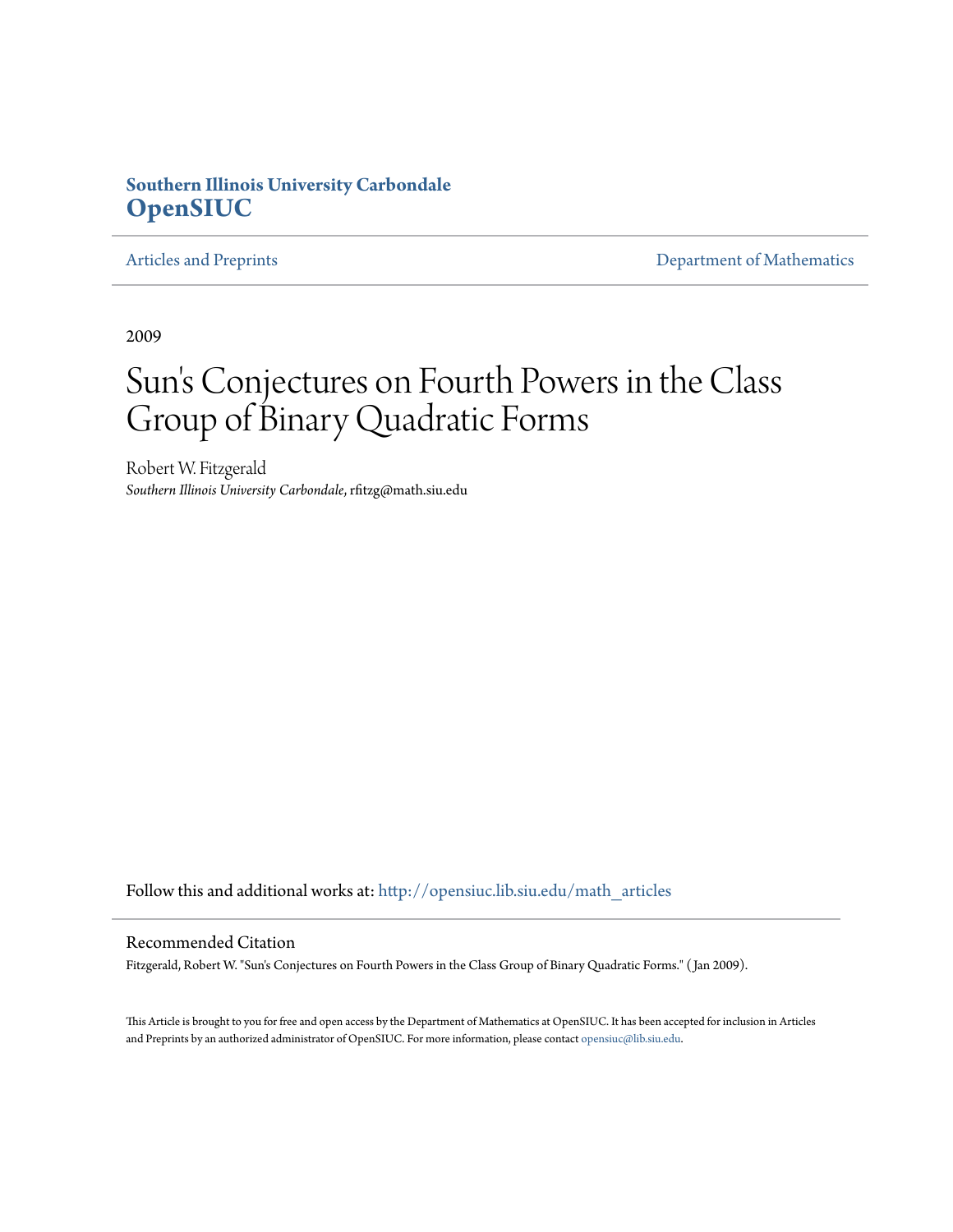## Sun's conjectures on fourth powers in the class group of binary quadratic forms

Robert W. Fitzgerald Southern Illinois University Carbondale, IL 62901-4408 rfitzg@math.siu.edu

#### **Abstract**

We prove five of Sun's conjectures on the index of the subgroup of fourth powers in the class group of binary quadratic forms.

Sun [5] proved that of p and q are distinct odd primes then  $(-1)^{(q-1)/2}q$  is a quartic residue modulo p iff p is represented by an element of  $G(-16q^2)^4$ , where  $G(\Delta)$  is the class group of primitive binary quadratic forms of discriminant  $\Delta$ . In [6] Sun posed a series of conjectures, labeled (8.2) through (8.6), on the order of  $G(\Delta)^4$ , denoted by  $h_4(\Delta)$ . Liu [4] has found counterexamples to conjecture (8.4). Here we prove Sun's conjectures (8.2), (8.3), (8.5) and (8.6) are correct and prove a modified version of (8.4) is also correct. The proofs are elementary.

## **1 Background**

We will write the binary quadratic form  $f(x, y) = ax^2 + bxy + cy^2$  more briefly as  $f = (a, b, c)$ . We denote the  $SL_2(\mathbb{Z})$  equivalence class by  $[f] = [a, b, c]$ .

For an odd prime p dividing  $\Delta$ , the associated generic character is  $\chi_p(f)$  =  $\left(\frac{r}{f}\right)$ , where r is any value represented by f that is prime to p. We also need: *f*

$$
\chi_{-1}(f) = \left(\frac{-1}{r}\right)
$$
  $\chi_2(f) = \left(\frac{2}{r}\right)$   $\chi_{-2}(f) = \left(\frac{-2}{r}\right)$ ,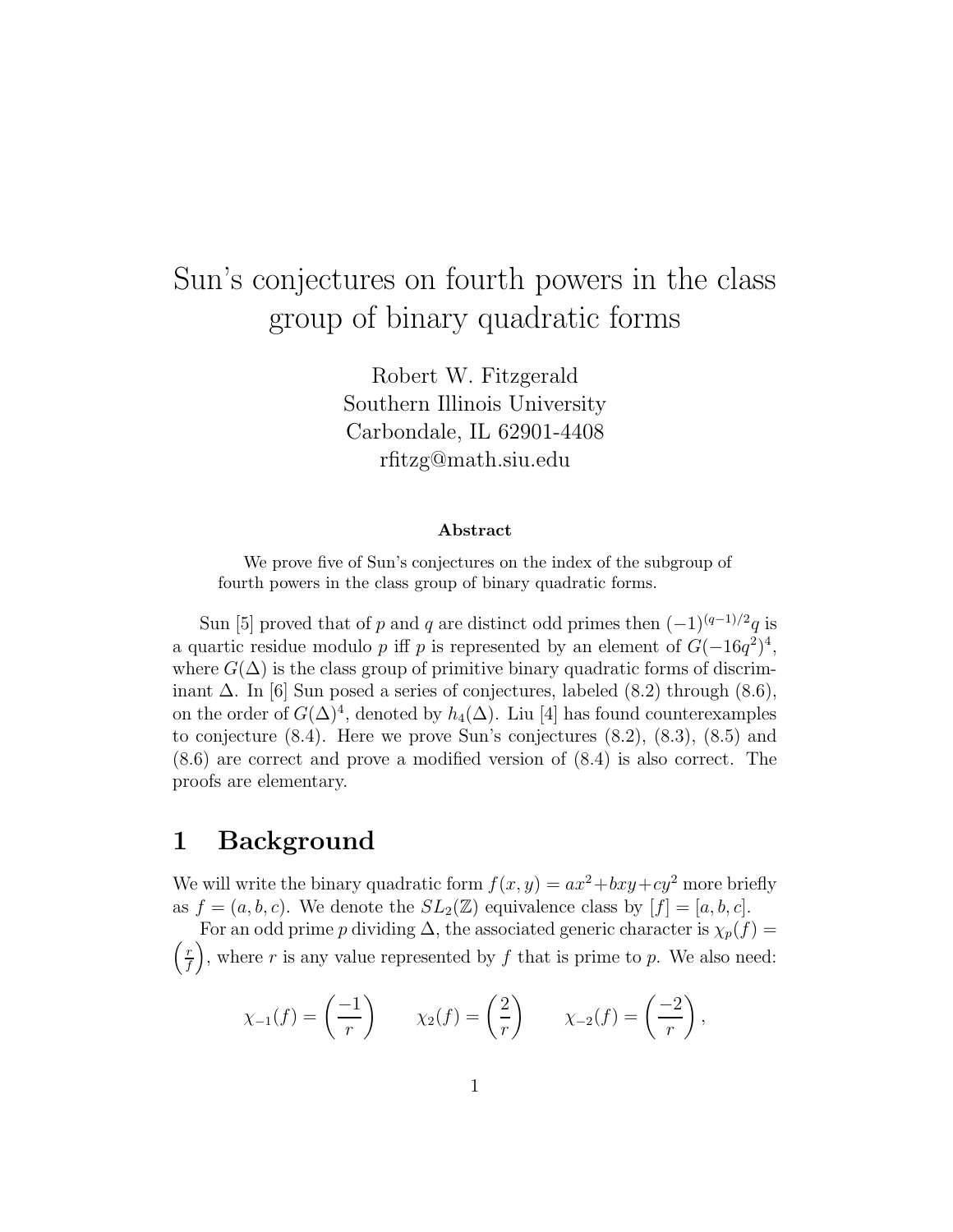where r is any odd number represented by  $f$ . [1] has a chart (page 52) that lists which generic characters go with each discriminant. We will use this frequently without further reference.

We present a classical result since it does not appear in precisely this form in most references.

**Proposition 1.1.** Let  $\Delta$  be a discriminant and let q be the number of generic *characters for*  $G(\Delta)$ *.* 

- *1. The principal genus has index* 2*g*−<sup>1</sup>*. The number of genera is* 2*g*−<sup>1</sup>*.*
- 2. The elements of exponent 2 in  $G(\Delta)$  form a subgroup of order  $2^{g-1}$ .
- *3. The number of cyclic factors in the Sylow 2-subgroup of*  $G(\Delta)$  *is*  $g-1$ *.*
- *4. Every element of the principal genus is a square.*

**Proof:** Let  $\chi_1, \chi_2, \ldots, \chi_q$  be the generic characters and consider  $\chi$  =  $(\chi_1,\ldots,\chi_g) : G(\Delta) \to {\pm 1}^g$ . Then [1] Theorem 7.6 gives that the image of  $\chi$  has order  $2^{g-1}$ . This proves (1) and (2) follows from [1] Theorem 4.17. Last,  $(2)$  implies  $(3)$  which implies  $(4)$ .  $\Box$ 

We need one other classical result. We denote  $|G(\Delta)|$  by  $h(\Delta)$ .

**Proposition 1.2.** *Suppose*  $\Delta$  *is negative, even and not*  $-4$ *. Then*  $h(16\Delta)$  =  $4h(\Delta)$ .

**Proof:** This follows from the formula [2] Theorem 2 (page 217)

$$
h(f^{2}\Delta) = fh(\Delta) \prod_{q|f} \left[1 - \left(\frac{d}{q}\right)q^{-1}\right],
$$

where the product is over prime divisors  $q$  of  $f$ . This is stated for ideal class groups, but for negative discriminants these coincide with the form class groups of the same discriminant.  $\Box$ 

Our computations depend on the following.

**Lemma 1.3.** Let g be the number of generic characters for  $G(\Delta)$ . Let K *denote the principal genus and* E *the subgroup of elements of exponent 2 in*  $G(\Delta)$ *. Write*  $|K \cap E| = 2^e$ *. Then:* 

$$
h_4(\Delta) = h(\Delta)/2^{g+e-1}.
$$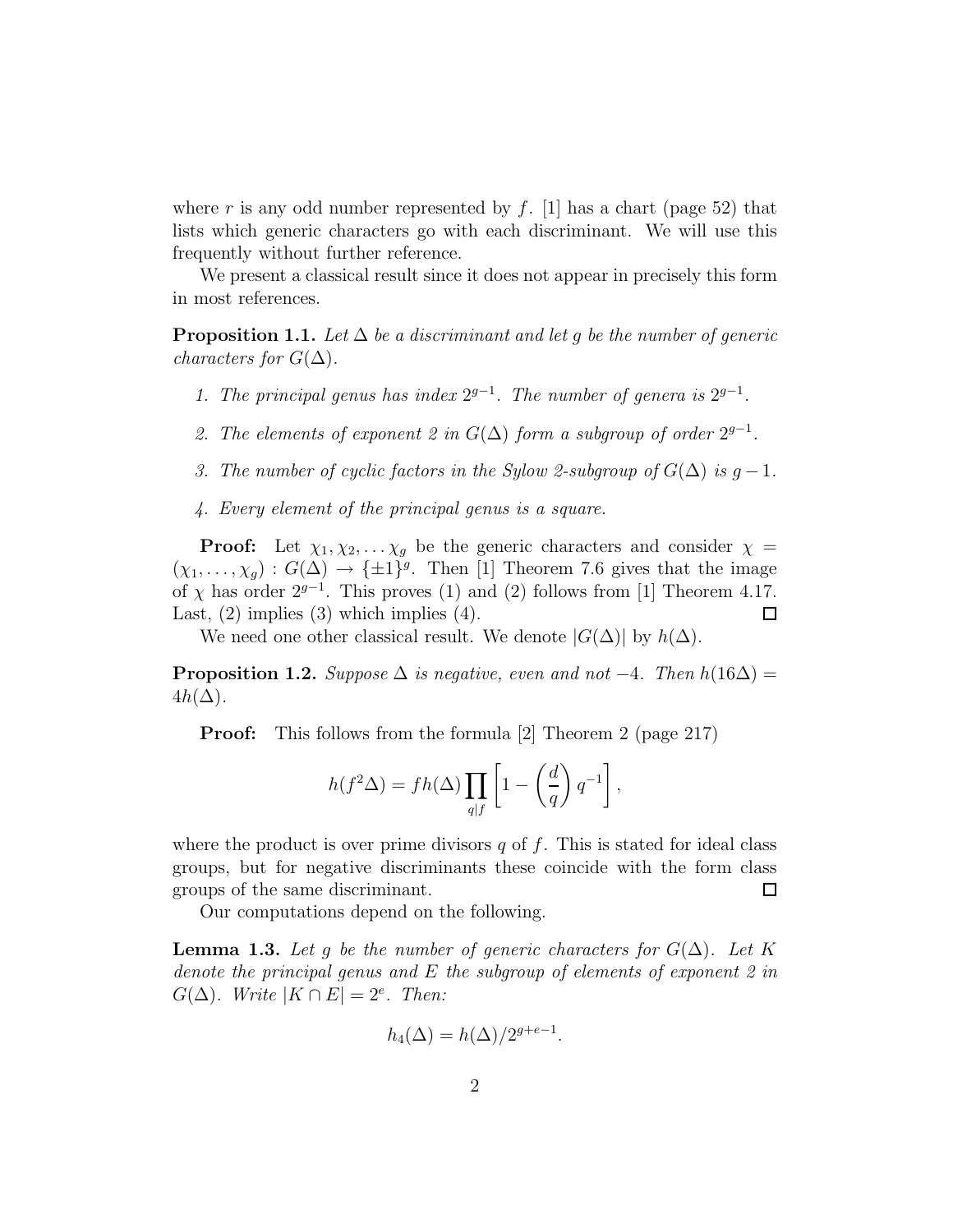**Proof:** Write

$$
G(\Delta) = C(2^{k_1}) \times C(2^{k_2}) \times \cdots \times C(2^{k_{g-1}}) \times H,
$$

where  $C(2^k)$  denotes the cyclic group of order  $2^k$ , H has odd order and we have used Theorem 1.1 (3) for the number of factors. Let  $a$  be the number of  $k_i$  equal to 1 and let b be the number of  $k_i$  greater than 1. The element of order 2 in a  $C(2^k)$  is a square (equivalently, in K) iff  $k \geq 2$ . Hence  $2^e = 2^b$ . Thus:

$$
[G(\Delta): G(\Delta)^4] = 2^a \cdot 4^b = 2^{g-1-b} \cdot 4^b = 2^{g+b-1} = 2^{g+e-1}.
$$

 $\Box$ 

We will use the notations  $K, E$  and e throughout the paper.

## **2 Proof of the conjectures**

We begin by proving Conjectures (8.2), (8.3) and (8.5), in this order. The method of proof is the same in each. Find the elements of exponent 2 (that is, the subgroup  $E$ ). This can be done by finding the possible  $(a, ka, c)$  of the given discriminant and reducing each; use 1.1 (2) to check that all have been found. Evaluate the generic characters of these forms and so determine those in the principal genus,  $K \cap E$ , and e, where  $2^e = |K \cap E|$ .

**Theorem 2.1.** *Let* p *be a prime with*  $p \equiv 1 \pmod{8}$ *. Then* 

$$
h_4(-8p) = h(-8p)/4 = h_4(-128p).
$$

**Proof:** For  $\Delta = -8p$  there are two generic characters,  $\chi_p$  and  $\chi_{-2}$ . The two elements of exponent two are  $[1, 0, 2p]$  and  $[2, 0, p]$  which are both sent to 1 by both characters (as  $p \equiv 1 \pmod{8}$ ). Hence E is contained in K. Thus  $e = 1$  and Lemma 1.3 gives  $h_4(-8p) = h(-8p)/4$ .

For  $\Delta = -128p$  there are three generic characters,  $\chi_p, \chi_{-1}$  and  $\chi_2$ . The elements of exponent two are:

$$
[1, 0, 32p]
$$
  $[4, 4, 32p + 1]$   $[32, 0, p]$   $[32, 32, p + 8]$ .

Again, each character sends each of these forms to 1. Hence  $e = 2$  and we have:

$$
h_4(-128p) = h(-128p)/16 \text{ by } 1.3
$$
  
=  $h(-8p)/4$  by 1.2  
=  $h_4(-8p)$ ,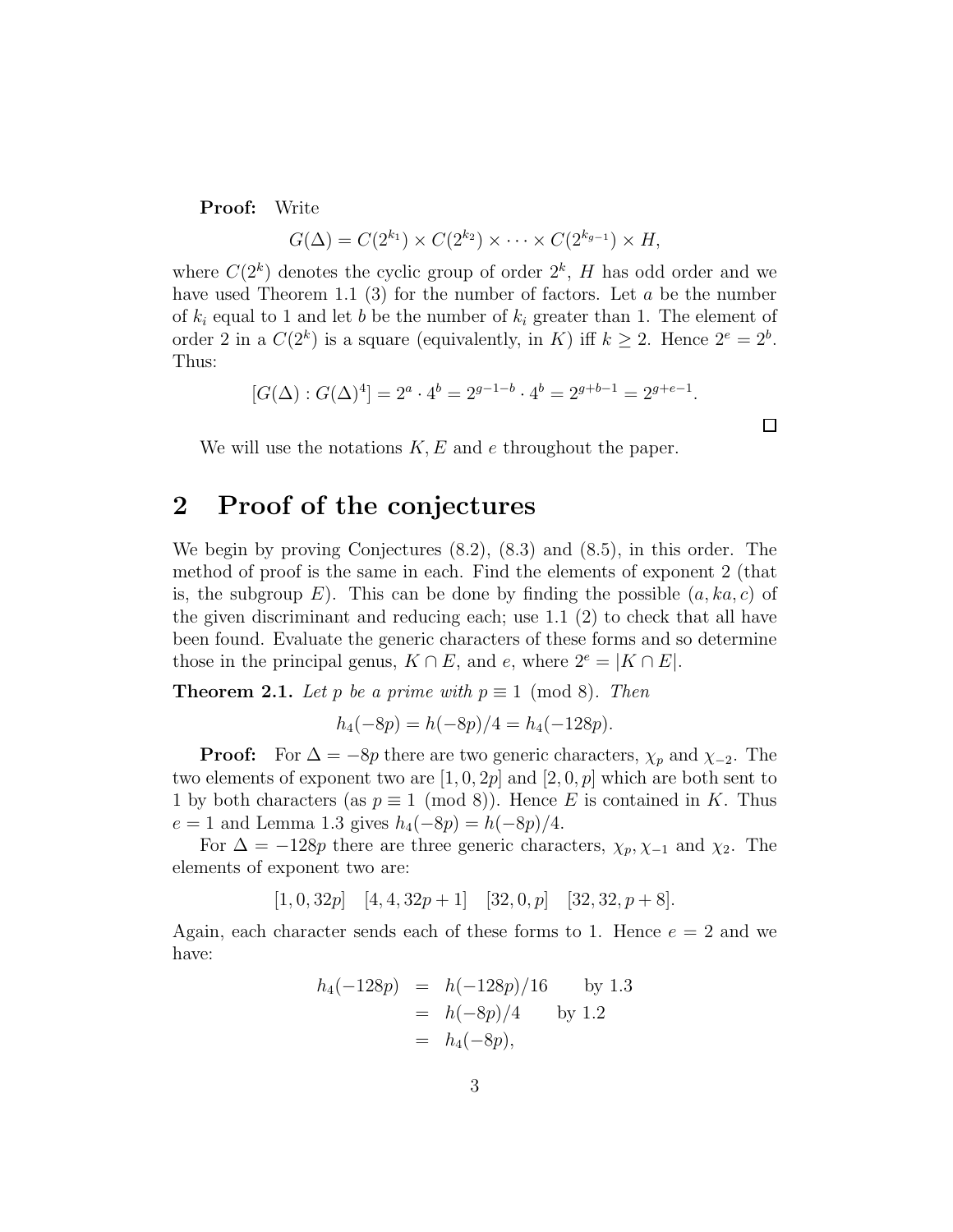by the first paragraph.

**Theorem 2.2.** *Let* p *be a prime with*  $p \equiv 1 \pmod{24}$ *. Then* 

$$
h_4(-24p) = h(-24p)/8 = h_4(-384p).
$$

**Proof:** For  $\Delta = -24p$ , there are three generic characters:  $\chi_3, \chi_p$  and  $\chi_2$ . The elements of exponent 2 in  $G(-24p)$  are: [1, 0, 6p], [2, 0, 3p], [3, 0, 2p] and  $[6, 0, p]$ . The first and last are sent to 1 by each character while  $\chi_3$ maps the middle two to -1 (as  $\left(\frac{2}{3}\right) = -1$ ). Hence  $e = 1$  and 1.3 gives  $h_4(-24p) = h(-24p)/8.$ 

Next,  $G(-384p) = G(-16 \cdot 24p)$  has four generic characters:  $\chi_3, \chi_p, \chi_{-1}$ and  $\chi_2$ . The eight elements in  $G(-384p)$  of exponent 2 are:

| $f_1 = [1, 0, 96p]$ | $f_2 = [4, 4, 24p + 1]$  |
|---------------------|--------------------------|
| $f_3 = [32, 0, 3p]$ | $f_4 = [32, 32, 3p + 8]$ |
| $f_5 = [3, 0, 32p]$ | $f_6 = [12, 12, 8p + 3]$ |
| $f_7=[96,0,p]$      | $f_8 = [96, 96, p + 24]$ |

A simple computation shows  $f_1, f_2, f_7$  and  $f_8$  are in the principal genus while  $\chi_3$  sends  $f_3, f_4, f_5$  and  $f_6$  to -1. Thus  $e = 2$  and

$$
h_4(-384p) = h(-384p)/32 = h(-24p)/8 = h_4(-24p).
$$

 $\Box$ 

**Theorem 2.3.** *Let* p and q *be primes with*  $p, q \equiv 1 \pmod{8}$ *. Then* 

$$
h_4(-8pq) = h(-128pq) = \begin{cases} h(-8pq)/16, & \text{if } \left(\frac{p}{q}\right) = 1 \\ h(-8pq)/8, & \text{if } \left(\frac{p}{q}\right) = -1. \end{cases}
$$

**Proof:**  $G(-8pq)$  has three generic characters:  $\chi_p, \chi_q$  and  $\chi_{-2}$ . Let  $\epsilon = \begin{pmatrix} p \\ q \end{pmatrix}$ . The elements of exponent 2 are:  $f_1 = [1, 0, 2pq], f_2 = [2, 0, pq], f_3 =$  $[p, 0, 2q]$  and  $f_4 = [2p, 0, q]$ . Then  $f_1$  and  $f_2$  are in the principal genus while  $f_3$  and  $f_4$  are mapped by  $(\chi_p, \chi_q, \chi_{-2})$  to  $(\epsilon, \epsilon, 1)$ . Thus if  $\epsilon = 1$  then  $e = 2$ and if  $\epsilon = -1$  then  $e = 1$ . Hence 1.3 gives the result for  $h_4(-8pq)$ .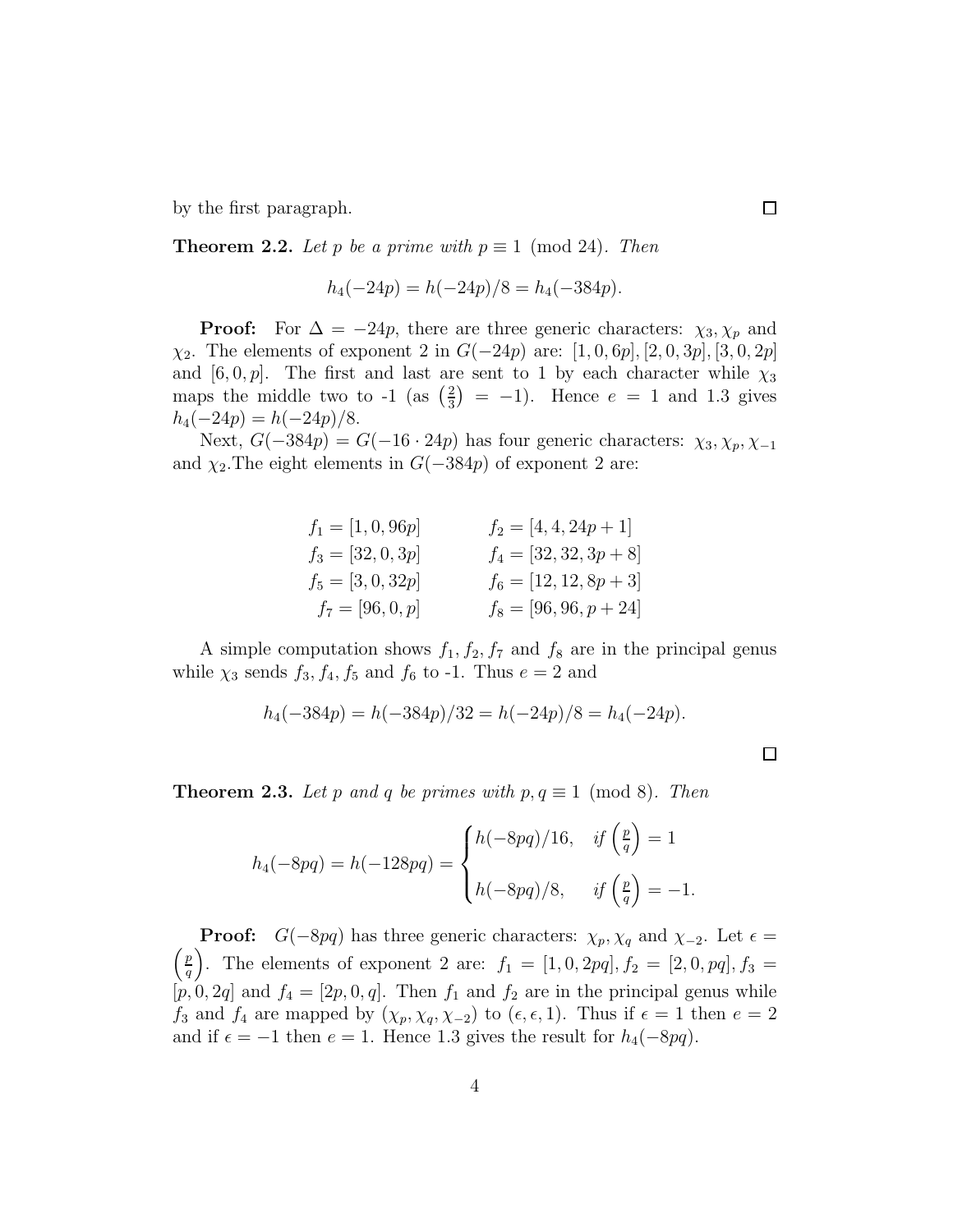$G(-128pq)$  has four generic characters:  $\chi_p, \chi_q, \chi_{-1}$  and  $\chi_2$ . The elements of exponent 2 are:

| $f_1 = [1, 0, 32pq]$ | $f_2 = [4, 4, 8pq + 1]$    |
|----------------------|----------------------------|
| $f_3 = [32, 0, pq]$  | $f_4 = [32, 32, pq + 8]$   |
| $f_5 = [p, 0, 32q]$  | $f_6 = [4p, 4p, p + 8q]$   |
| $f_7 = [32p, 0, q]$  | $f_8 = [32p, 32p, 8p + q]$ |

Computation shows that  $f_1, f_2, f_3$  and  $f_4$  are in the principal genus while  $f_5, f_6, f_7$  and  $f_8$  are mapped by  $(\chi_p, \chi_q, \chi_{-1}, \chi_2)$  to  $(\epsilon, \epsilon, 1, 1)$ . Say  $\epsilon = 1$ . Then  $e = 3$  and

$$
h_4(-128pq) = h(-128pq)/64 = h(-8pq)/16 = h_4(-8pq).
$$

When  $\epsilon = -1$  then  $e = 2$  and

$$
h_4(-128pq) = h(-128pq)/32 = h(-8pq)/8 = h_4(-8pq),
$$

which proves the result.

Sun's conjecture (8.4) states that if p and q are primes with  $p, q \equiv 1$ (mod 4) and  $\left(\frac{p}{q}\right)$ *q*  $= 1$  then

 $\Box$ 

$$
h_4(-4pq) = h_4(-64pq) = h(-4pq)/8.
$$

Liu [4] has shown this may fail. We identify precisely when the conjecture is valid.

**Theorem 2.4.** *Let* p and q be primes with  $p, q \equiv 1 \pmod{4}$  and  $\left(\frac{p}{q}\right)$ *q*  $= 1.$ 

- *1. If one of*  $p$  *or*  $q$  *is*  $\equiv$  5 (mod 8) *then conjecture (8.4) holds.*
- *2. If*  $p, q \equiv 1 \pmod{8}$  *then*

$$
2h_4(-4pq) = h_4(-64pq) = h(-4pq)/8,
$$

*contrary to conjecture (8.4).*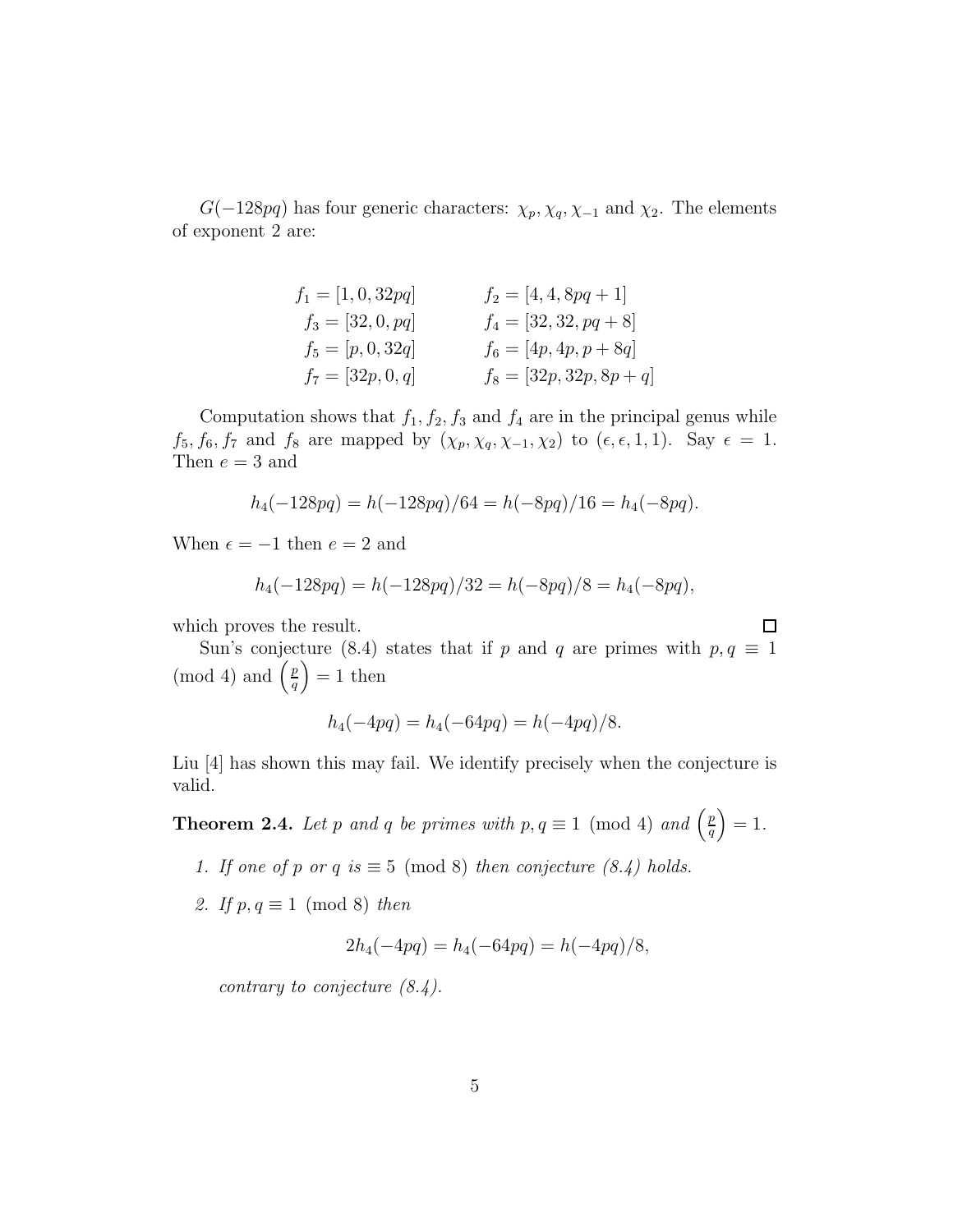**Proof:**  $G(-4pq)$  has three generic characters:  $\chi_p, \chi_q$  and  $\chi_{-1}$ . The elements of exponent 2 are  $f_1 = [1, 0, pq]$ ,  $f_2 = [2, 2, \frac{1}{2}(pq + 1)]$ ,  $f_3 = [p, 0, q]$ and  $f_4 = [2p, 2p, \frac{1}{2}(p+q)]$ . It is easy to check that  $f_1$  and  $f_3$  are in the principal genus and that  $f_2$  and  $f_4$  lie in the same genus. We compute the values of  $f_2$ .

| $(p,q) \pmod{8}$ | $\chi_p(f_2)$ | $\chi_q(f_2)$ | $\chi_{-1}(f_2)$ |
|------------------|---------------|---------------|------------------|
| (1,1)            |               |               |                  |
| (5,1)            | - 1           |               | -1               |
| (1,5)            |               | -1            | $-1$             |
| (5,5)            | -1            | – I           |                  |

If  $p, q \equiv 1 \pmod{8}$  then  $e = 2$  and  $h_4(-4pq) = h(-4pq)/16$ , proving one half of (2). If one of p or q is  $\equiv$  5 (mod 8) then  $e = 1$  and  $h_4(-4pq) =$  $h(-4pq)/8$ , proving one half of (1).

G(-64pq) has four generic characters:  $\chi_p, \chi_q, \chi_{-1}$  and  $\chi_2$ . The eight elements of exponent 2 are listed below. One can check that  $\chi_p, \chi_q$  and  $\chi_{-1}$ send each of them to 1. We give the values of  $\chi_2$  for each possible pair of  $(p, q) \pmod{8}$ .

|                      | (1,1) |          | $(5,1)$ $(1,5)$ $(5,5)$ |                |
|----------------------|-------|----------|-------------------------|----------------|
| [1, 0, 16pq]         | 1     | $\sim$ 1 | $\blacksquare$          | $\overline{1}$ |
| $[4, 4, 4pq_1]$      | -1    | -1       | -1                      | $-1$           |
| [16, 0, pq]          | 1     | $-1$     | $-1$                    | $\mathbf{1}$   |
| $[16, 16, pq+4]$     | -1    | -1       | 1                       | $-1$           |
| [p, 0, 16q]          | 1     | -1       | 1                       | $-1$           |
| $[4p, 4p, p + 4q]$   | -1    | 1        | $-1$                    | 1              |
| [16p, 0, q]          | 1     | 1        | $-1$                    | $-1$           |
| $[16p, 16p, 4p + q]$ | -1    | -1       | 1                       | 1              |

In each case, there are four elements of exponent 2 in the principal genus. So  $e = 2$  and

$$
h_4(-64pq) = h(-64pq)/32 = h(-4pq)/8,
$$

which completes the proof of (1) and (2).

The proof of Conjecture (8.6) follows a different path. We use the composition on different orders described in Section 7.3 of [1]. Given a discriminant

 $\Box$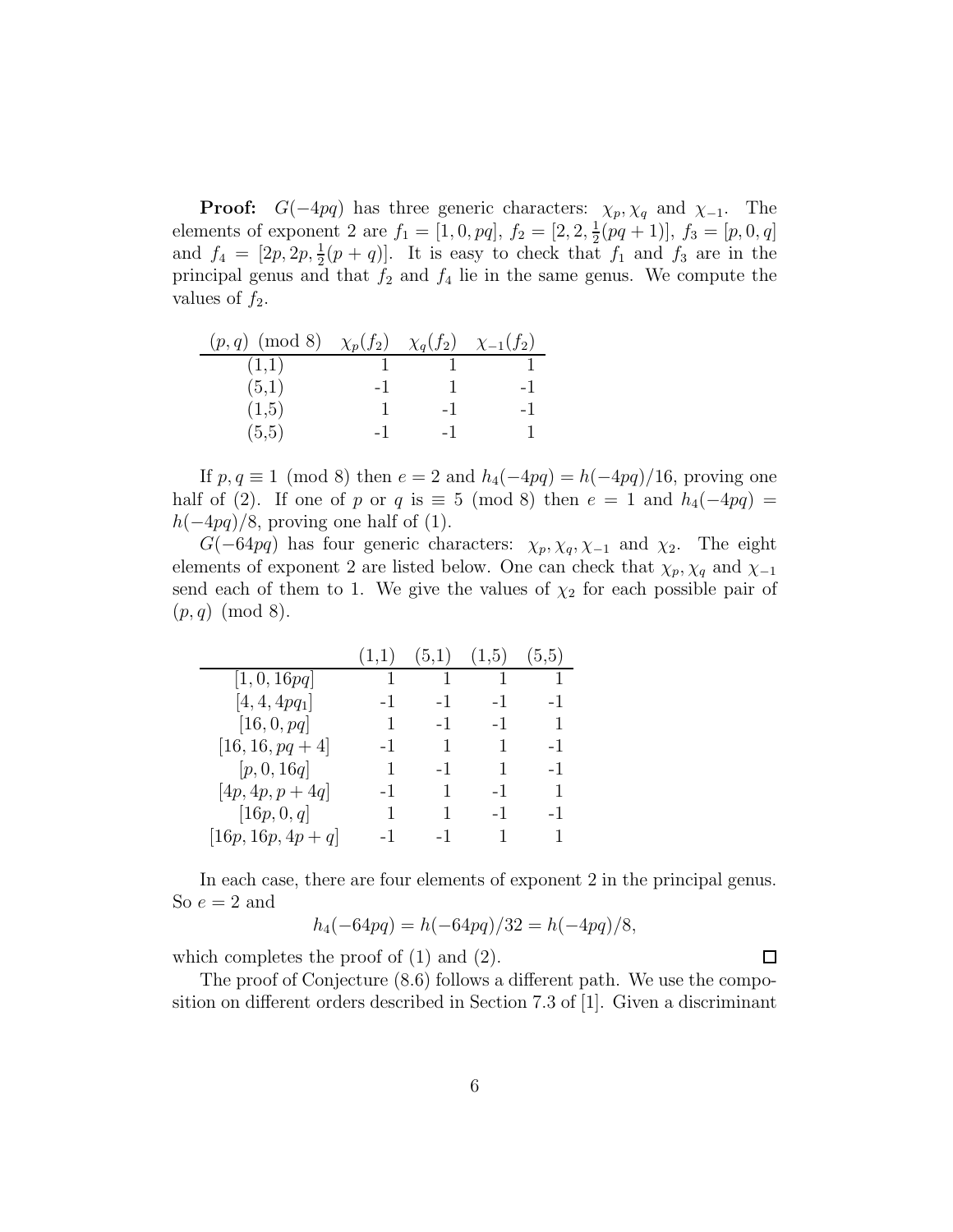$\Delta$ , let  $I(\Delta)$  denote the identity of  $G(\Delta)$ . The map:

$$
\psi : G(n^2 \Delta) \rightarrow G(\Delta)
$$
  

$$
\psi([g]) = [I(\Delta) \circ g],
$$

is a homomorphism by [1] Theorem 7.9. Buell's proof shows that  $\psi$  is in fact surjective. Namely, let  $[f] \in G(\Delta)$ . We can find  $(a, b, c) \in [f]$  with  $(a, n) = 1$ . Then  $g = (a, nb, n^2c)$  is primitive of discriminant  $n^2\Delta$  and  $I(\Delta) \circ g = (a, b, c)$ .

**Theorem 2.5.** *Let*  $d > 2$  *be square-free. If*  $h_4(-64d)$  *is odd then*  $h_4(-64d)$  =  $h_4(-4d)$ .

**Proof:** The hypothesis means that  $G(-64d)$  has no elements of order 2<sup>k</sup>,  $k$  ≥ 3. Then  $G(-4d)$  also has no elements of order  $2^k$ ,  $k$  ≥ 3. Namely, suppose  $[f] \in G(-4d)$  has order  $2^k$ ,  $k \geq 3$ . Consider  $\psi : G(16(-4d)) \rightarrow$  $G(-4d)$  and say  $\psi([g]) = [f]$ . Now the order of [g] is  $2^{s}r$  for some odd r and  $0 \leq s \leq 2$ . Then  $[f]^4 = \psi([g]^4)$  has order dividing r and  $2^k$  and so  $[f]^4 = 1$ , a contradiction.

Let  $|G(-4d)| = 2<sup>t</sup>m$  with m odd. Then  $|G(-64d)| = 2<sup>t+2</sup>m$ . We can write

$$
G(-64d) = C(2)a \times C(4)b \times H
$$
  

$$
G(-4d) = C(2)a' \times C(4)b' \times H',
$$

where  $|H| = m = |H'|$ . Then  $G(-64d)^4 = H$  and  $G(-4d)^4 = H'$  so that  $h_4(-64d) = m = h_4(-4d).$  $\Box$ 

We note that  $G(\Delta)/G(\Delta)^4 \cong S$ , the spinor genera group (see [3]), and so the results here can be viewed as results on the order of certain spinor genera groups.

### **References**

- [1] D. A. Buell, Binary Quadratic Forms.Springer, New York, 1989.
- [2] H. Cohn, Advanced Number Theory. Dover, New York,1962.
- [3] D. Estes and G. Pall, Spinor genera of binary quadratic forms. J. Number Theory 5 (1973) 421–432.